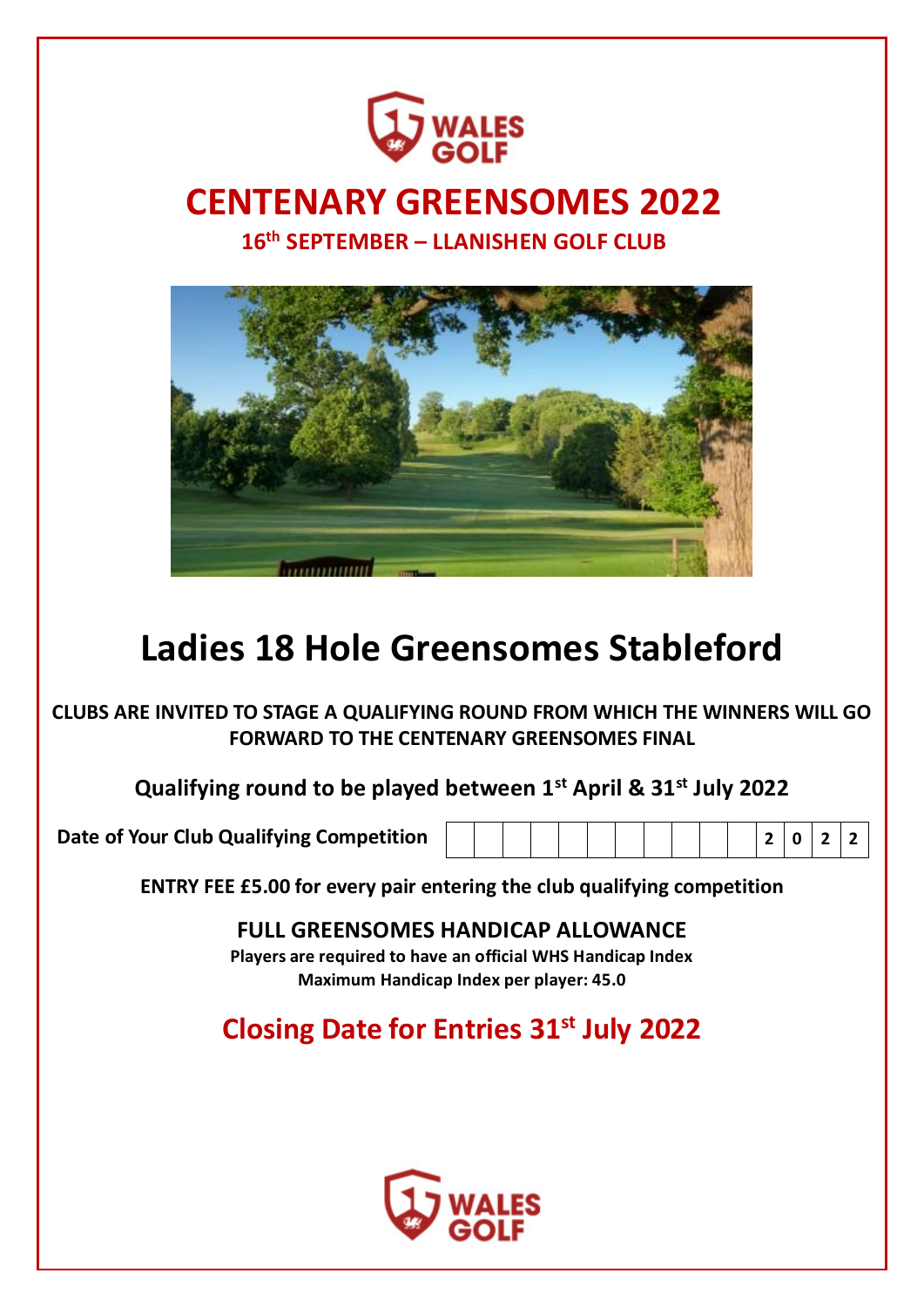#### **TERMS OF COMPETITION**

#### **CLUB QUALIFYING ROUND**

- 1. Open to all women who are members of a club affiliated to Wales Golf.
- 2. A player may enter from more than one club but in the event of qualifying at more than one club will have to choose which club to represent at the National Final.
- 3. The competition will consist of 18 holes of Greensomes Stableford. The pair recording the highest number of stableford points over the 18 holes will be the winners.
- 4. Pairs will receive the full greensomes handicap allowance in accordance with the World Handicap System. Each player must have an official Handicap Index of 45.0 or less
- 5. The entry fee payable to Wales Golf is £5 per pair who take part in the club qualifying round. This should be sent to Wales Golf with the attached result form.
- 6. A minimum of four pairs must compete in the club qualifying round for a pair to progress to the National Final

#### **NATIONAL FINAL**

- 1. The winning pair from the club qualifying round will qualify for the Centenary Greensomes National Final.
- 2. If either or both of the players in the winning pair are unable to compete in the National Final the reserve pair may play in their place. (A substitute player may not be included in the winning or reserve pair).
- 3. Where applicable the conditions for the club qualifying round will also apply to the National Final.
- 4. Ties will be decided by a card count back over the last 9, 6, 3, or 1 holes(s) as required.
- 5. A current handicap certificate must be produced to verify eligibility to compete at the National Final if a valid CDH number has not been provided on the attached result form.
- 6. The Wales Golf general terms of competition & rules as well as local rules and terms of competition contained in the Wales Golf hard card will be applied where relevant.

#### **PRIZES**

- 1. The winners of the National Final will be the Centenary Greensomes Champions. They will be presented with the Championship Trophy and each player will receive a memento.
- 2. The players in the second placed pair will each receive a memento.